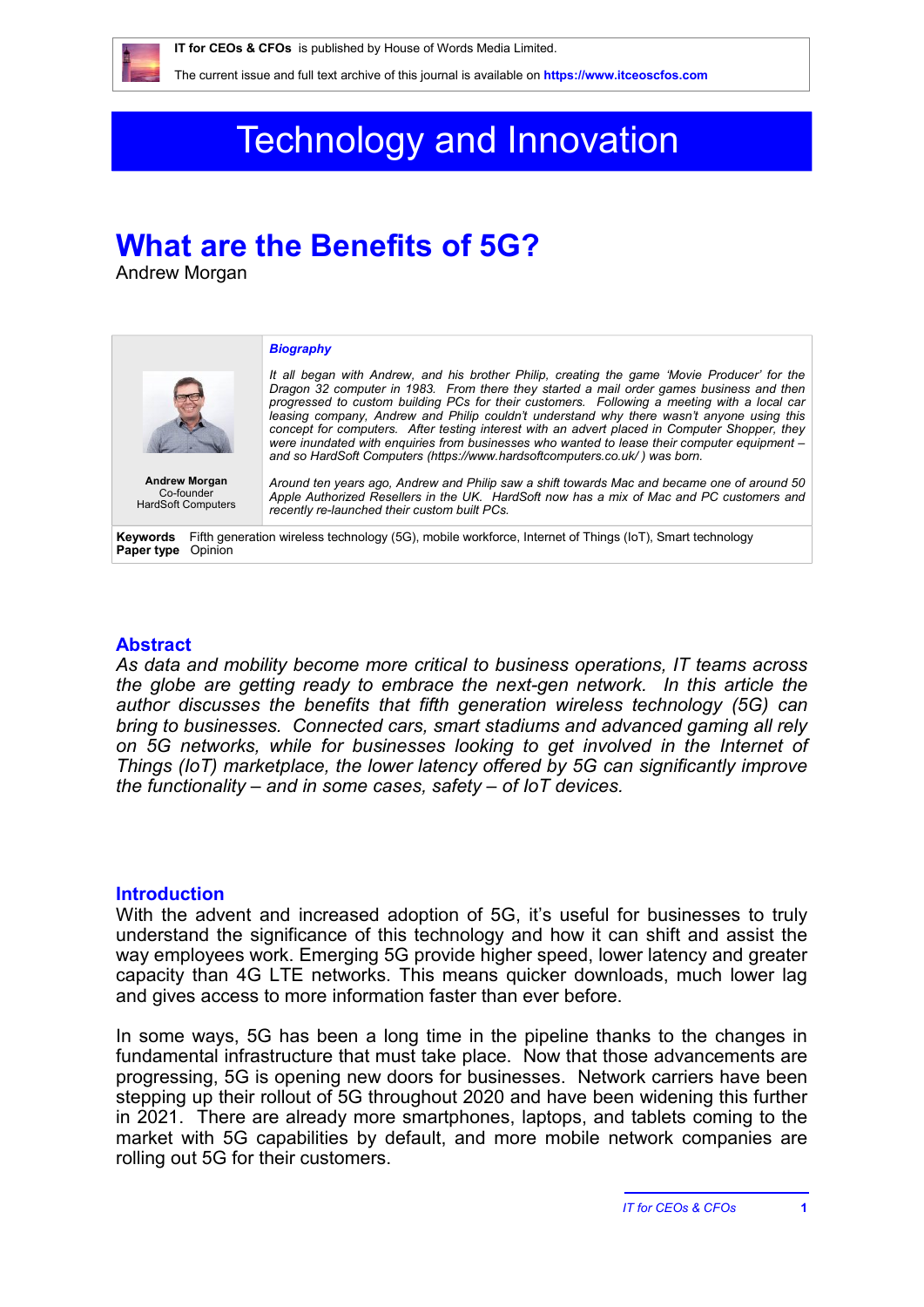

 **IT for CEOs & CFOs** is published by House of Words Media Limited.

The current issue and full text archive of this journal is available on **<https://www.itceoscfos.com>** 

*Technology and Innovation*



#### **What is 5G?**

It is the fifth generation of mobile network. We all remember 4G and 3G, well this is the new global wireless standard. It will create a powerful network that we can all eventually use for better connectivity and for applications beyond smartphones.

5G runs off radio frequencies just like all smartphones but it is fascinating for many users and industries because it helps more and more devices beyond smartphones connect to 5G. This opens a lot of possibilities for technological advancements and new innovative ways of working.

In particular, 5G will enhance global connectivity and is known for its:

- Higher multi-Gbps peak data speeds
- High reliability compared to 4G
- Larger network capacity
- Increased availability

It is basically a big increase in the quality and consistency of connectivity for companies' workers.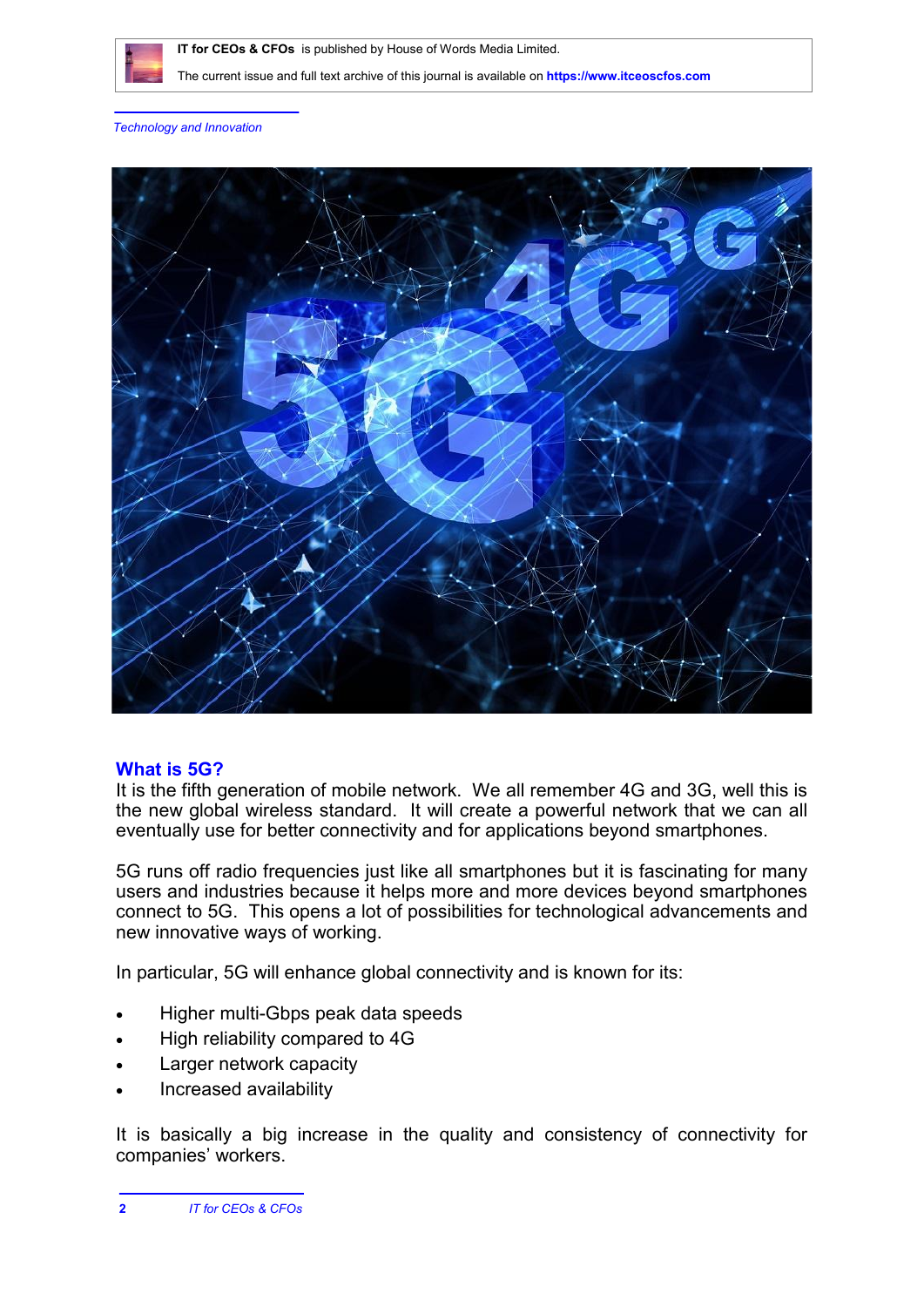

*Technology and Innovation*

### **Business benefits of 5G**

There are a number of business benefits of using 5G technology including:

1. **Faster Speeds** – 5G can deliver speeds of up to 20GPBs. This is, naturally, a boost to efficiency. Previously, 4G was good but couldn't really compare to the speeds of our home Wi-Fi. With 5G, that is not the case anymore. 5G could be up to 100 times faster than 4G, so you could download films in seconds rather than minutes.



The possibilities for online gaming and video streaming are huge. Staff could save massive amounts of time by using 5G. It saves users almost one whole day per month that they would have previously lost waiting for downloads. This makes 5G a strong alternative to home broadband connections.

2. **Low Latency** – This is the time between action and response for instance, from when you click to when an action happens in response. For certain industries, like automotive and manufacturing, among others, this will be the most interesting benefit. It can enhance and spearhead the IOT (Internet of Things), so technology like smart-homes, smart-devices, self-driving cars etc can blossom with connectivity.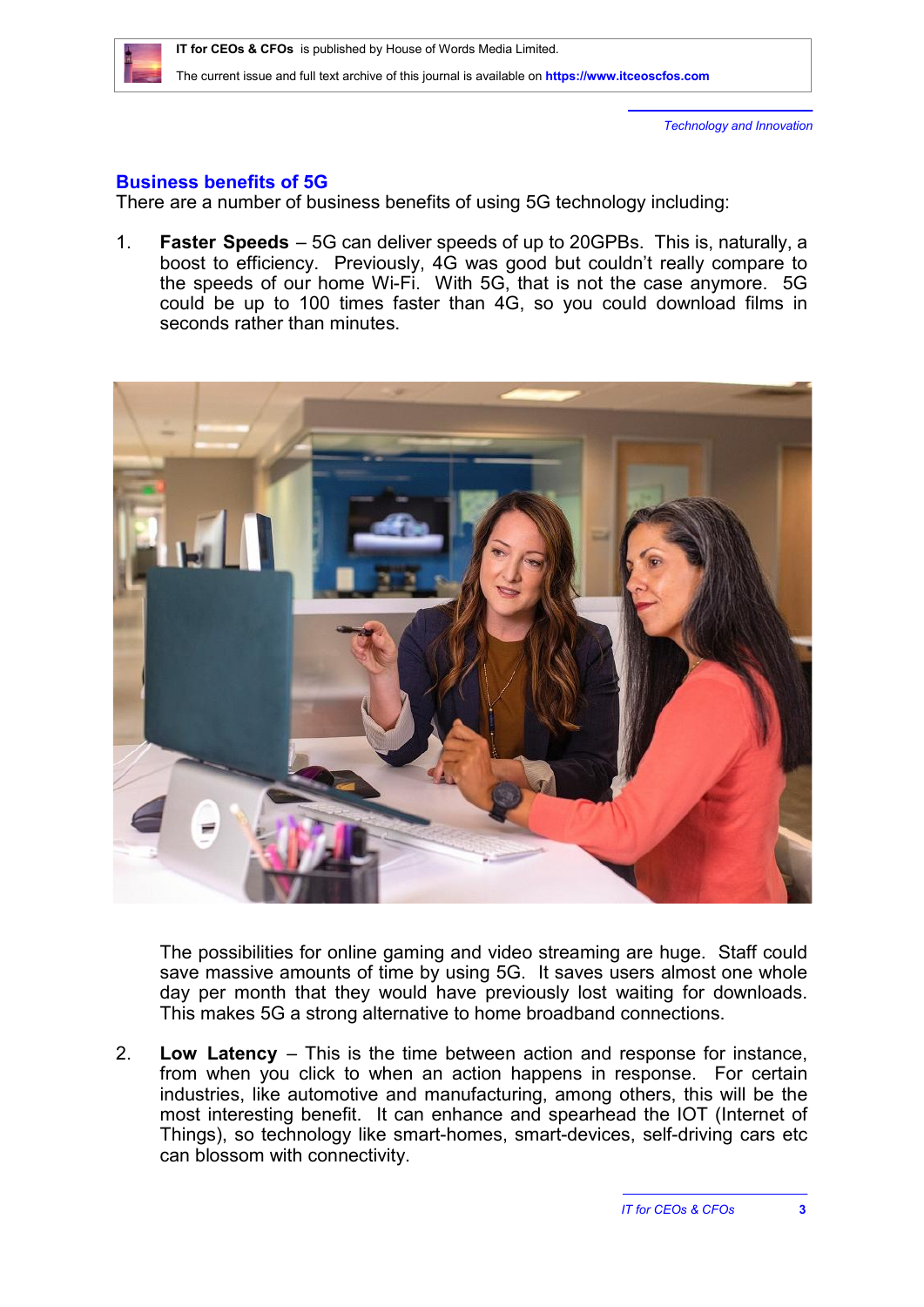

 **IT for CEOs & CFOs** is published by House of Words Media Limited.

The current issue and full text archive of this journal is available on **<https://www.itceoscfos.com>** 

*Technology and Innovation*

3. **Increased Capacity** – 5G could potentially have up to 1000x more capacity than 4G. This would mean that it can connect more devices and high demand applications at once. For remote workers, and those out in the field, they should no longer notice that drop in performance when out working with 5G vs Wi-Fi or ethernet in the office. Most of the time, that drop in performance would have been immediately noticeable and tangible with most tasks on 4G, especially in certain locations. Theoretically, even in urban areas there should be enough capacity with 5G.



4. **More Bandwidth** – This should vastly reduce the case of fighting for data when multiple people are using data connected devices in an area. For businesses, this can enable staff to work in more locations, allow for more field workers, more productivity, and no quality drop between 5G and Wi-Fi staff.